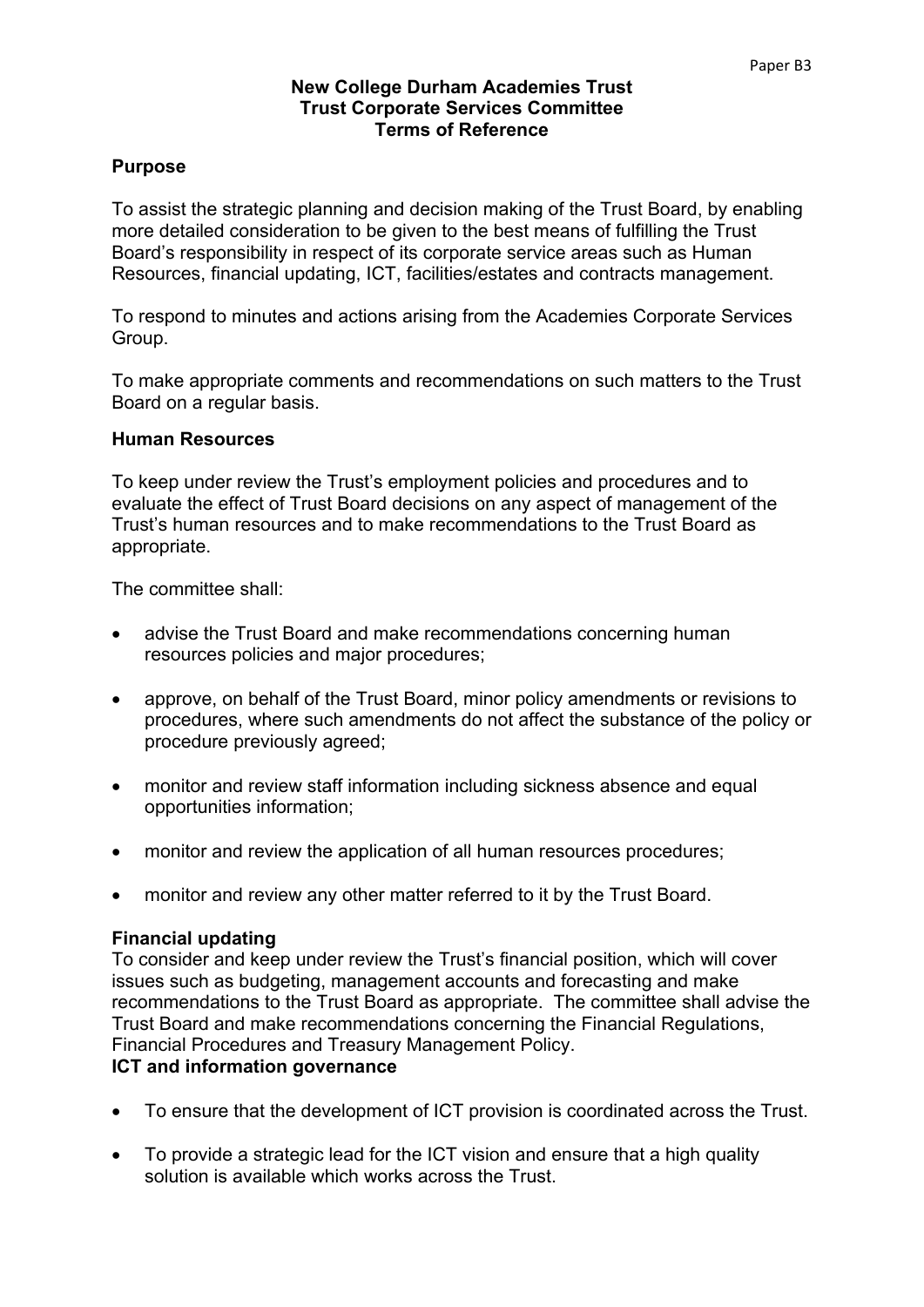- The committee shall review and approve, on behalf of the Trust Board, changes to the Trust's information governance policies and procedures including those covering Data Protection, Freedom of Information, Records Management and Information Security.
- To monitor and review the application of the Trust's information governance policies and procedures.
- To advise and make recommendations to the Trust Board on the above as appropriate.

## **Facilities/Estates**

- To monitor and review the management of the academies estates, infrastructure and grounds, including environmental and sustainability issues.
- To monitor and review all aspects of Health & Safety management, including review and approval of policy changes.
- To advise and make recommendations to the Trust Board on the above as appropriate.

### **Contracts management**

- To keep under review the external contracts management.
- Oversee the procurement and tendering process for new contracts and make appropriate recommendations to the Trust Board.
- To advise and make recommendations to the Trust Board on the above as appropriate.

## **Frequency of meetings** – termly

**Composition** – Minimum of 3 Trust Board Directors **Quorum** - 2 Trust Board Directors **Chair** – Paul Bradley **Clerk** – Company Secretary Reviewed by Academies Trust Board June 2021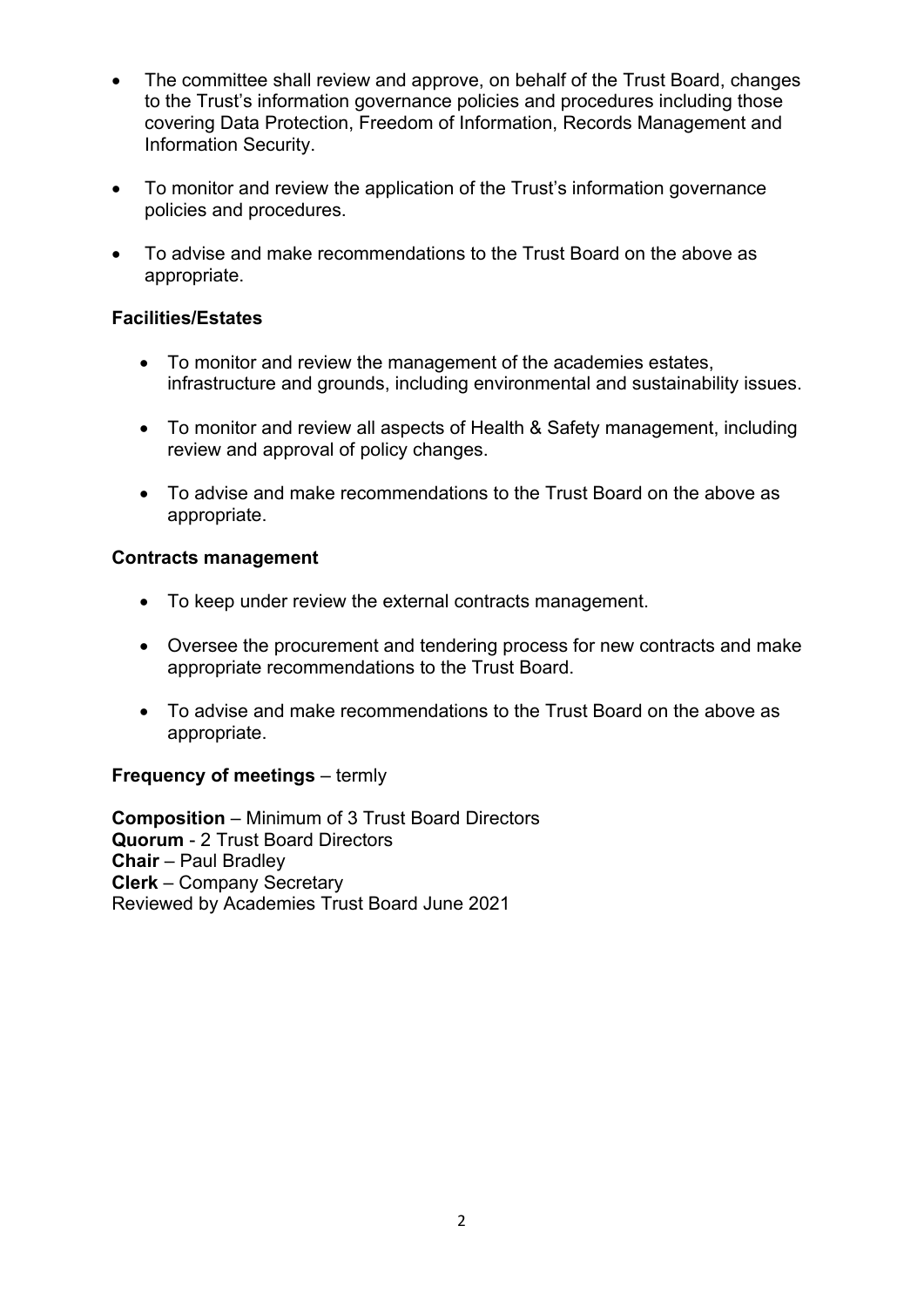# **New College Durham Academies Trust**

## **Audit and Risk Committee Terms of Reference**

# 3. **Authority**

The Audit and Risk Committee is a Committee of the Board and is authorised to investigate any activity within its terms of reference or specifically delegated to it by the Board. It is authorised to request any information it requires from any employee, external audit, internal audit or other assurance provider.

The Audit and Risk Committee is authorised to obtain any outside legal or independent professional advice it considers necessary, normally in consultation with the Accounting Officer and/or Chair of Governors. However, the Audit and Risk Committee may not incur expenditure in excess of £5,000 in doing so without the prior approval of the Board.

## **2. Role**

The role of the Audit and Risk Committee is to maintain an oversight of the Academies Trust's (AT's) governance, risk management, internal control and value for money (vfm) framework. It will report its findings annually to the Board and the Accounting Officer as a critical element of the AT's annual reporting requirements. The Audit and Risk Committee has no executive powers or operational responsibilities/duties.

### **3. Duties**

The duties of the Audit and Risk Committee are to:

3.1 Advise the Board and Accounting Officer on the adequacy and effectiveness of the AT's governance, risk management, internal control and vfm systems and frameworks. An annual report will be produced by the Audit and Risk Committee in this regard.

3.2 Advise the Board on the appointment, re-appointment, dismissal and remuneration of the external and regularity auditor.

3.3 Advise the Board on the need for and then, where appropriate, the appointment, re-appointment, dismissal and remuneration of an internal auditor or other assurance provider.

3.4 Advise the Board on an appropriate programme of work to be delivered by independent assurance providers [internal audit /external audit/responsible officer/other]. This programme of work should be to be derived from the Audit and Risk Committee's regard of the key risks faced by the AT, the assurance framework in place and its duty to report to the Board as detailed in 3.1.

3.5 Ensure that where a full internal audit service is commissioned the service provider complies with the standards set by the Chartered Institute of Internal Auditors. From 1 April 2013, this will mean an internal audit provider which conforms to the Public Sector Internal Audit Standards.

3.6 Review the external auditor's annual planning document and approve the planned audit approach.

3.7 Receive reports (assignment reports, annual reports, management letters etc) from the external auditor, internal auditor and other bodies, for example the EFA and NAO, and consider any issues raised, the associated management response and action plans. Where deemed appropriate, reports should be referred to the Board or other committee for information or action.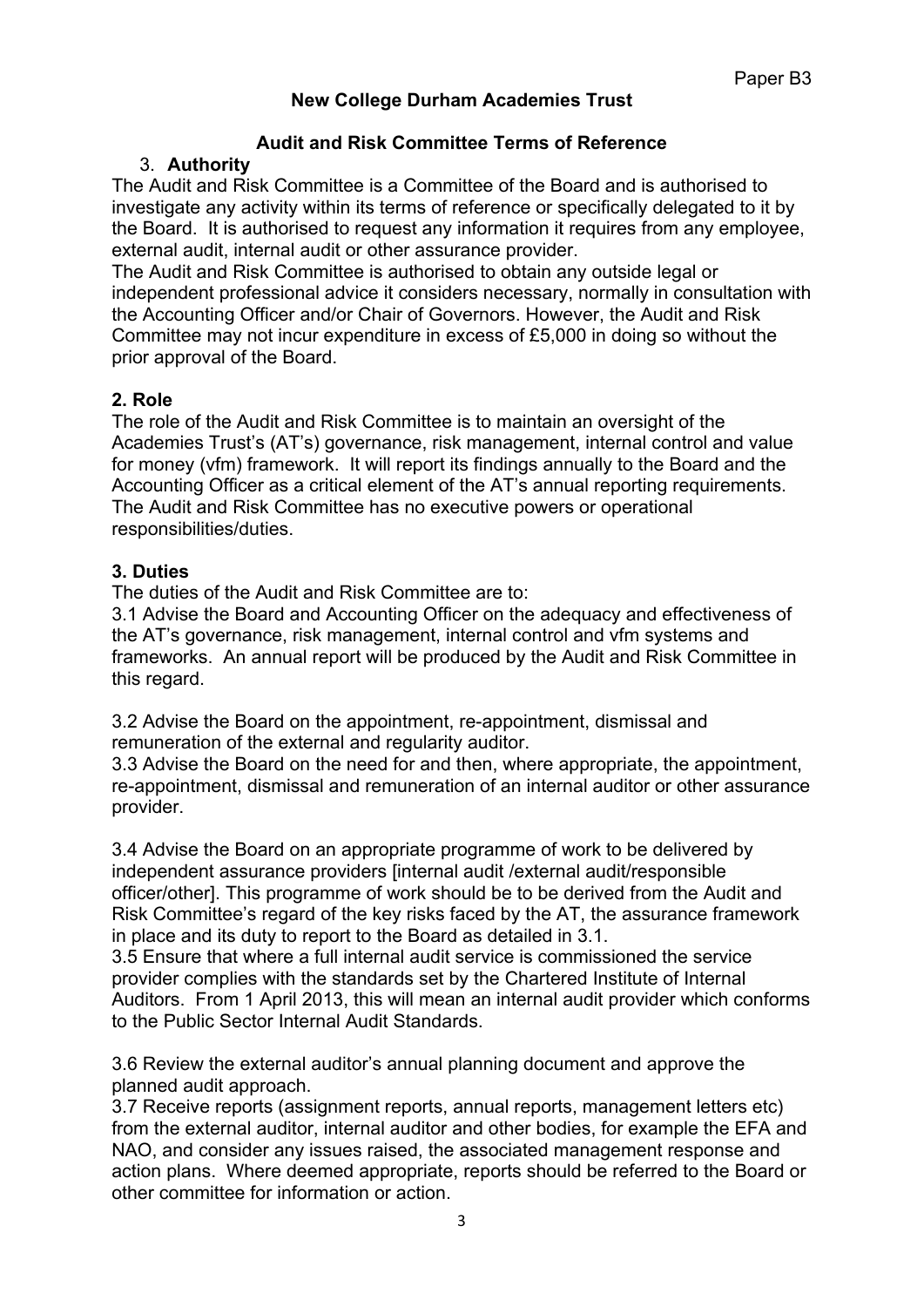3.8 Regularly monitor outstanding audit recommendations from whatever source and ensure any delays to agreed implementation dates are reasonable.

3.9 Establish and monitor KPIs with regard to the performance of the external auditor, internal auditor or other assurance provider.

3.10 Review the AT's fraud response plan and ensure that all allegations of fraud or irregularity are managed and investigated appropriately.

3.11 Consider any additional services delivered by the external auditor, internal auditor or other assurance provider and ensure appropriate independence is maintained.

3.12 Ensure appropriate cooperation and coordination of the work of the external auditor and internal auditor.

3.13 Meet with the external auditor and internal auditor or other assurance provider, without management present, at least annually.

**Composition** – Minimum of 3 Directors **Quorum –** 2 **Meeting frequency** – at least once per term

Last reviewed by the Board June 2021